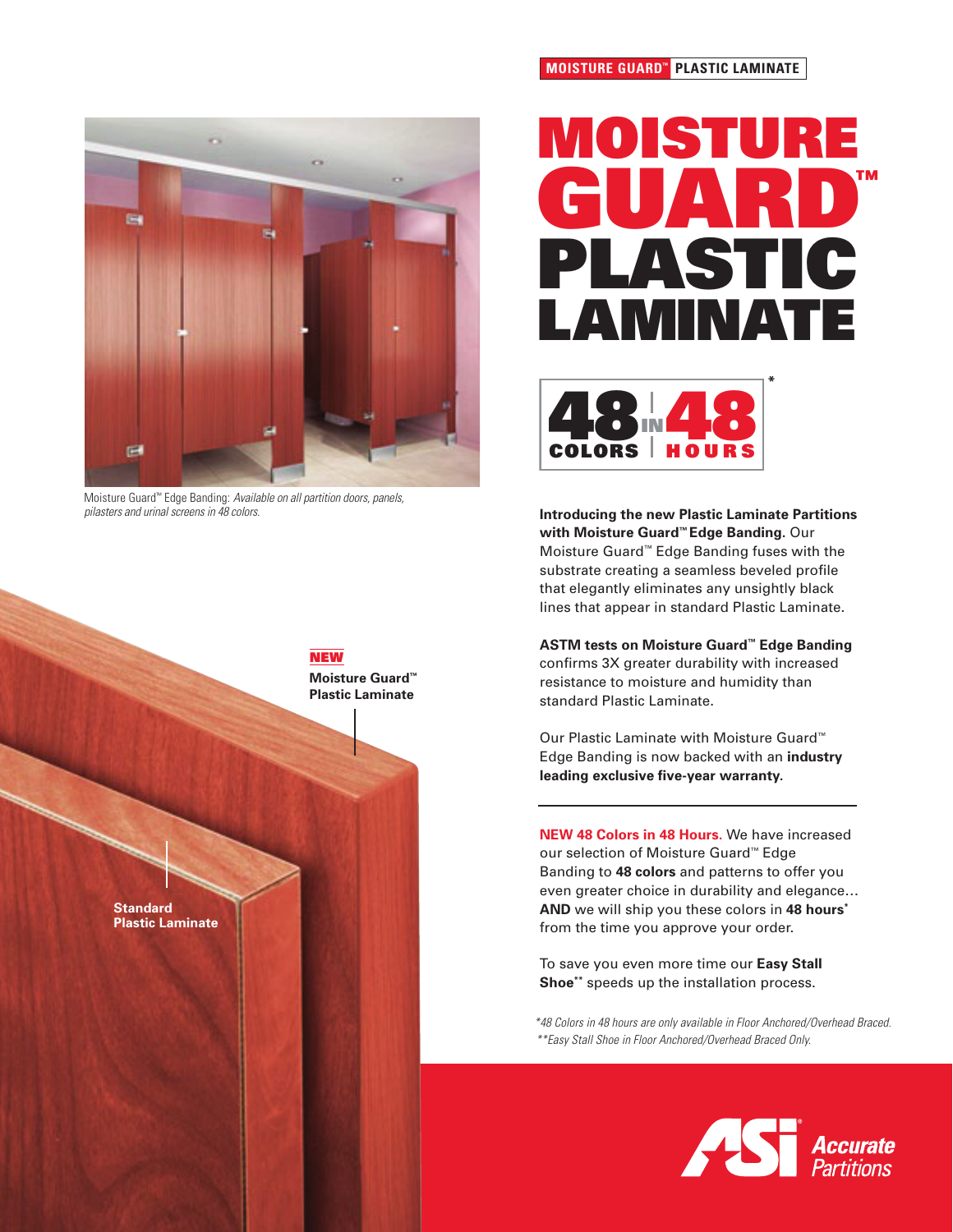

# **48 Colors ready to ship within 48 hours**

| Mission White 1010         | Almond 4000                | Sand 4010               | Khaki Brown 4040            | Taupe 9096              | Green Slate 5093                       |
|----------------------------|----------------------------|-------------------------|-----------------------------|-------------------------|----------------------------------------|
|                            |                            |                         |                             |                         |                                        |
| ** Crisp Linen 1150        | Neutral Glace 1130         | Western Suede 4110      | Burgundy 5450               | Natural Canvas 4410     | **Stepping Stone<br>9570               |
|                            |                            |                         |                             |                         |                                        |
| ** Casual Linen 4538       | ** Satin Stainless<br>5030 | Natural Tigris 4611     | Tungsten EV 4801            | Carrara Bianco 1096     | **Burnt Strand 5107                    |
|                            |                            |                         |                             |                         |                                        |
| **Windswept<br>Bronze 9292 | ** Gray Linen 3750         | **Earthen Warp<br>4580  | **Afternoon Nap<br>9120     | Smoke 8450              | Autumn Indian 9150                     |
|                            |                            |                         |                             |                         |                                        |
| Navy Blue 7450             | Spectrum Blue 5051         | Brittany Blue 7010      | Navy Graphix 7318           | Silver Gray 3000        | Dove Gray 3010                         |
|                            |                            |                         |                             |                         |                                        |
| Folkstone Celesta<br>3300  | Canyon Zephyr<br>3713      | **Vapor Strandz<br>5039 | **Windswept<br>Pewter 3849  | Storm Solidz 3542       | Graphite Graphix<br>3020               |
|                            |                            |                         |                             |                         |                                        |
| Rustic Slate 5088          | Smoke Quarstone<br>3350    | Graphite 2150           | <b>Black 2000</b>           | **Maple 9918            | ** Cherry 9954                         |
|                            |                            |                         |                             |                         |                                        |
| **Mahogany 9939            | ** Ebony 9500              | ** Asian Night 9550     | **Washed Knotty<br>Ash 9438 | **Weathered Ash<br>9842 | **Reclaimed Denim<br><b>Fiber 5271</b> |

Actual colors may vary slightly from those shown due to limitations in the printing process. \*Should you require different colors we will provide partitions in the Standard Plastic Laminate construction with the 2-year warranty. \*\*Directional Pattern – Pattern on panels over 60" wide will run perpendicular to pattern on doors and pilasters.



ASI Accurate Partitions 160 Tower Drive Burr Ridge, IL 60527 Tel: 708.442.6800 Fax: 708.442.7439 Web: asi-accuratepartitions.com ASI107860519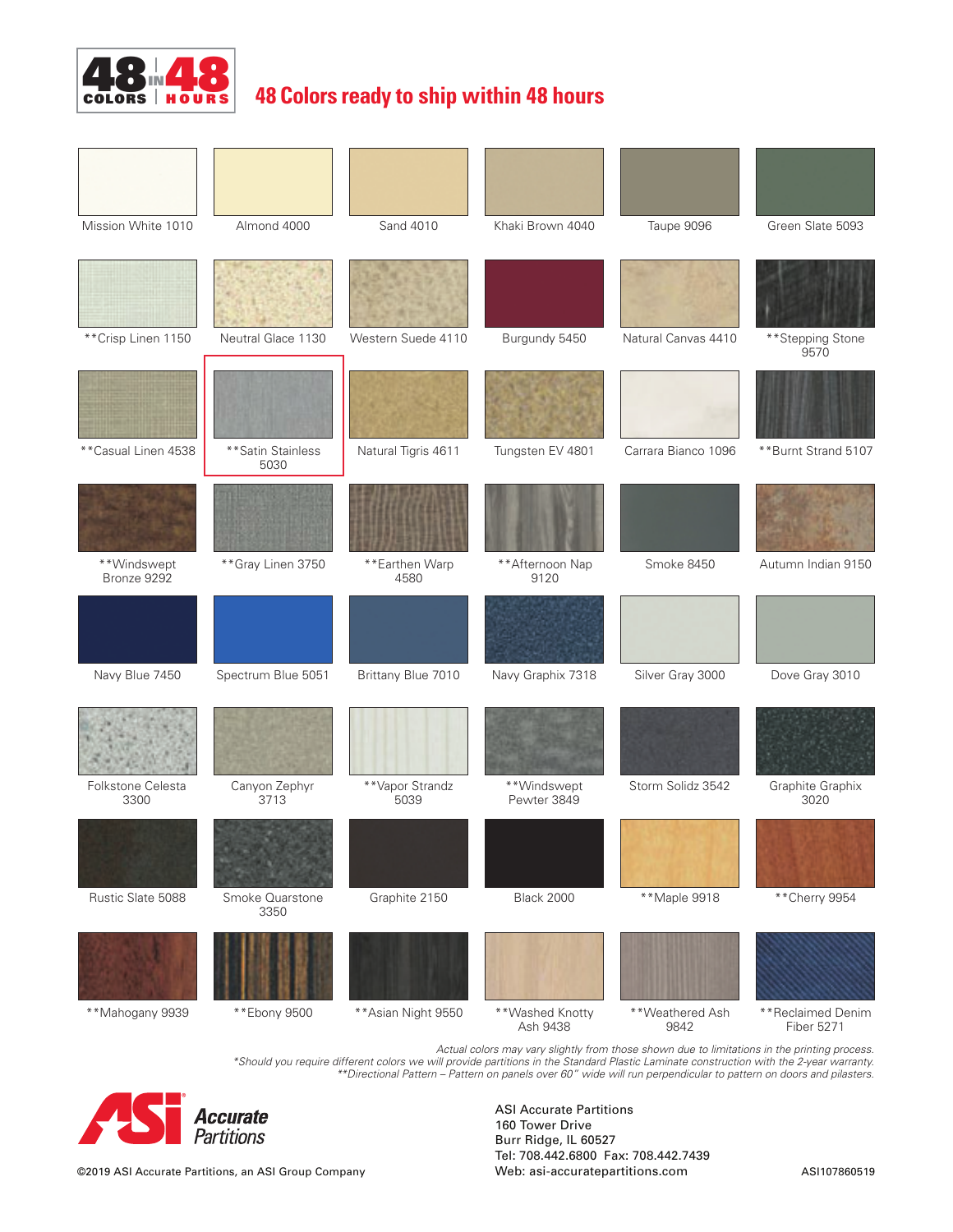

#### Burr Ridge, IL · (708) 442-6800 · (708) 442-7439 (fax) · www.asi-accuratepartitions.com

### **LEED Version 3.0 Certification Program Information**

The LEED (Leadership in Energy and Environmental Design) Green Building Rating System® is a voluntary standard for developing environmentally responsible, low emission, highperformance, sustainable buildings. It was developed by the U.S. Green Building Council, under contract with the US Department of Energy.

Individual materials and products used in buildings are not certified. The Version 3.0 certification process is for the entire construction project. The project earns "points" towards becoming certified. The categories where points can accumulate for Accurate Partitions products are as follows:

Recycled Content: LEED V3.0 awards points for buildings that contain recycled, salvaged, reused, or refurbished materials, with points awarded as a function of the total building material weights (10% = 1 point, 20% = 2 points). Credit is based on the sum of post-consumer recycled material + ½ of post-industrial recycled material. This<br>contributes to Credits 4.1 & 4.2 of the "Materials

Regional Materials: LEED V3.0 awards 1 point if 20% of the building materials are manufactured (final assembly) regionally within 500 miles of the project site. This contributes to Credit 5.1 of the "Materials & Resources" area

Rapidly Renewable Materials: LEED V3.0 awards 1 point if 2.5% of the total value, based on cost, of all building materials used are derived from plants that are harvested within a ten-year cycle or shorter. This contributes to Credit 6.0 of the "Materials & Resources" area.

Certified Wood Materials: LEED V3.0 awards 1 point if a minimum of 50% of wood based materials certified in accordance with Forest Stewardship Council (FSC) Guidelines. This contributes to Credit 7.0 of the "Materials & Resources" area.

Low Emitting Materials: LEED V3.0 awards 1 point (Credits 4.1 and 4.2 of "Indoor Environmental Quality" area) if the VOC content is less than the current limits specified in SCAQMD Rule #1168 (adhesives) and Green Seal Standard GS-11 (paint), and 1 point (Credit EQ 4.4) if the composite wood and agri-fiber products contain no added ureaformaldehyde resins.

#### **Accurate Partitions products qualify for LEED 3.0 Certification points as follows:**

| <b>LEED Category</b>           | Section &<br><b>Points</b>  | <b>Description</b>                                        | <b>Powder Coated</b><br><b>Steel</b> | <b>Stainless</b><br><b>Steel</b> | <b>Solid Polymer</b><br>(HDPE) | Phenolic<br>(black core) | <b>Phenolic</b><br>(Color - Thru) | Plastic<br>Laminate |
|--------------------------------|-----------------------------|-----------------------------------------------------------|--------------------------------------|----------------------------------|--------------------------------|--------------------------|-----------------------------------|---------------------|
| <b>Recycled Content</b>        | MR 4.1 (1)<br>MR 4.2 (1)    | Post Consumer                                             | 67%                                  | 72%                              | 0% (100%)                      | ٠                        | ۰                                 |                     |
|                                |                             | Post Industrial                                           | 14%                                  | 18%                              | 33% (0%)                       | 27%                      | 15%                               | 95%                 |
| Rapidly Renewable<br>Materials | MR 6.0 (1)                  | Content                                                   | 2%                                   | 2%                               | $\overline{\phantom{a}}$       | 67%                      | 67%                               | 50%                 |
| Certified Wood                 | MR 7.0 (1)                  | FSC - Certified                                           |                                      |                                  | $\overline{\phantom{a}}$       |                          |                                   | 95%                 |
| Low Emitting<br>Materials      | EQ $4.1(1)$<br>EQ 4.2 $(1)$ | VOC Content of<br>Adhesives/Paint Below<br>Defined Limits | Adhesives - Yes<br>Paint - Yes       | Adhesives - Yes                  | N/A                            | N/A                      | N/A                               | Adhesives - Yes     |
|                                | EQ 4.4 $(1)$                | Free of Added Urea-<br>Formaldehyde Resins                | Yes                                  | Yes                              | Yes                            | Yes                      | Yes                               | Yes                 |
|                                |                             | <b>GREENGUARD Certified</b>                               | No                                   | No                               | No                             | Yes                      | No                                | Yes                 |
| <b>Regional Materials</b>      | MR 5.1 (1)                  | Final Assembly Point                                      | McCook, IL<br>60525                  | McCook, IL<br>60525              | Toccoa, GA<br>30577            | Toccoa, GA<br>30577      | Toccoa, GA<br>30577               | Toccoa, GA<br>30577 |